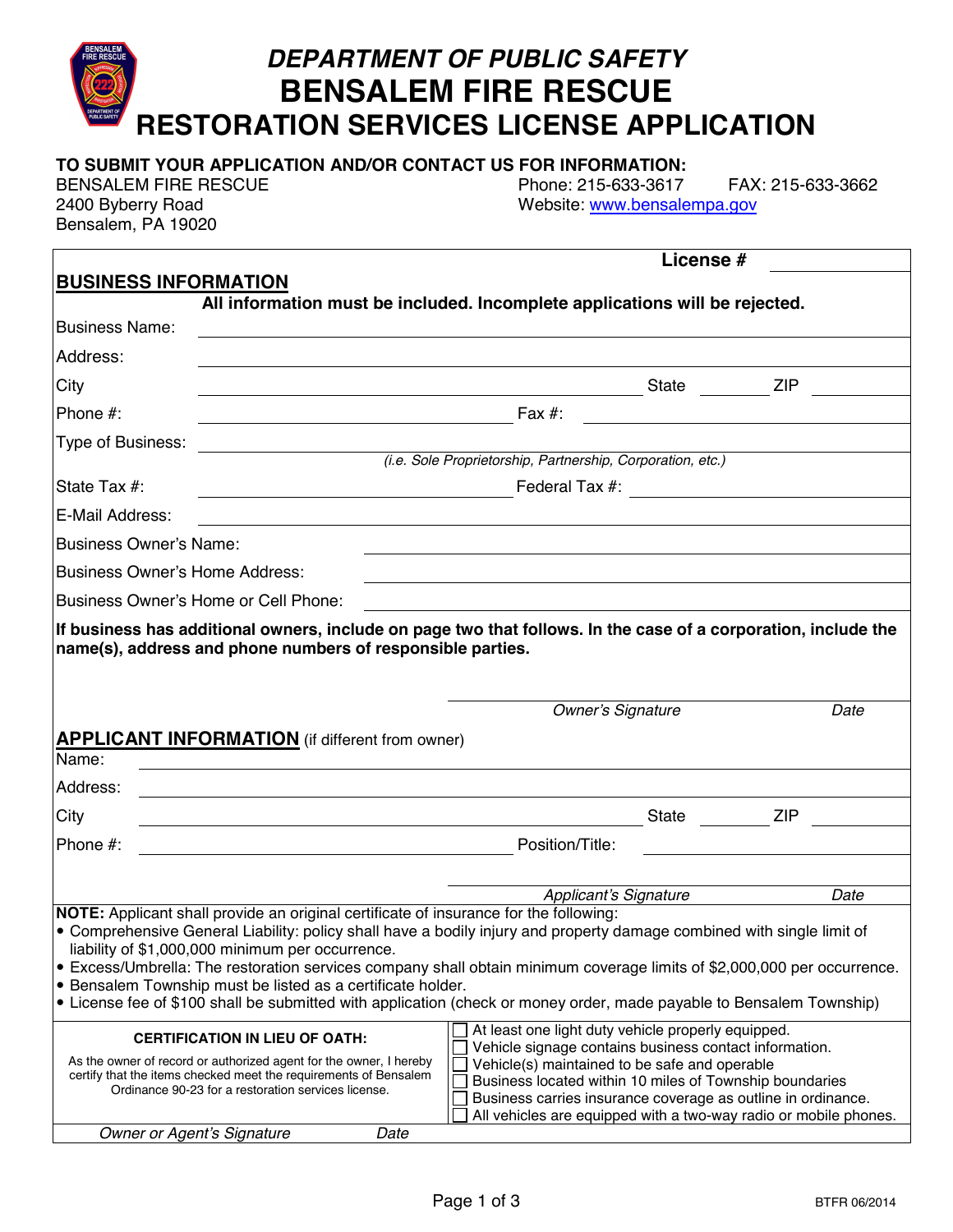# *DEPARTMENT OF PUBLIC SAFETY*  **BENSALEM FIRE RESCUE RESTORATION SERVICES LICENSE APPLICATION**

#### **INFORMATION OF RECORD**

Certificate of liability insurance must contain a clause stating the policy will not be cancelled until the Township of Bensalem is provided 30 day notice prior to cancellation.

1. Names, addresses and telephone numbers of additional Owners, Partners, etc. & Business Trade Name:

2. Statements regarding any other municipalities having refused to issue a license within the last two years:

3. If licensed in other municipalities, please list at three along with license number:

4. List all convictions within last two years:

5. List all unsatisfied civil judgments in any jurisdiction against the applicant:

6. List all personnel working within the Township as required by Bensalem Township Code: